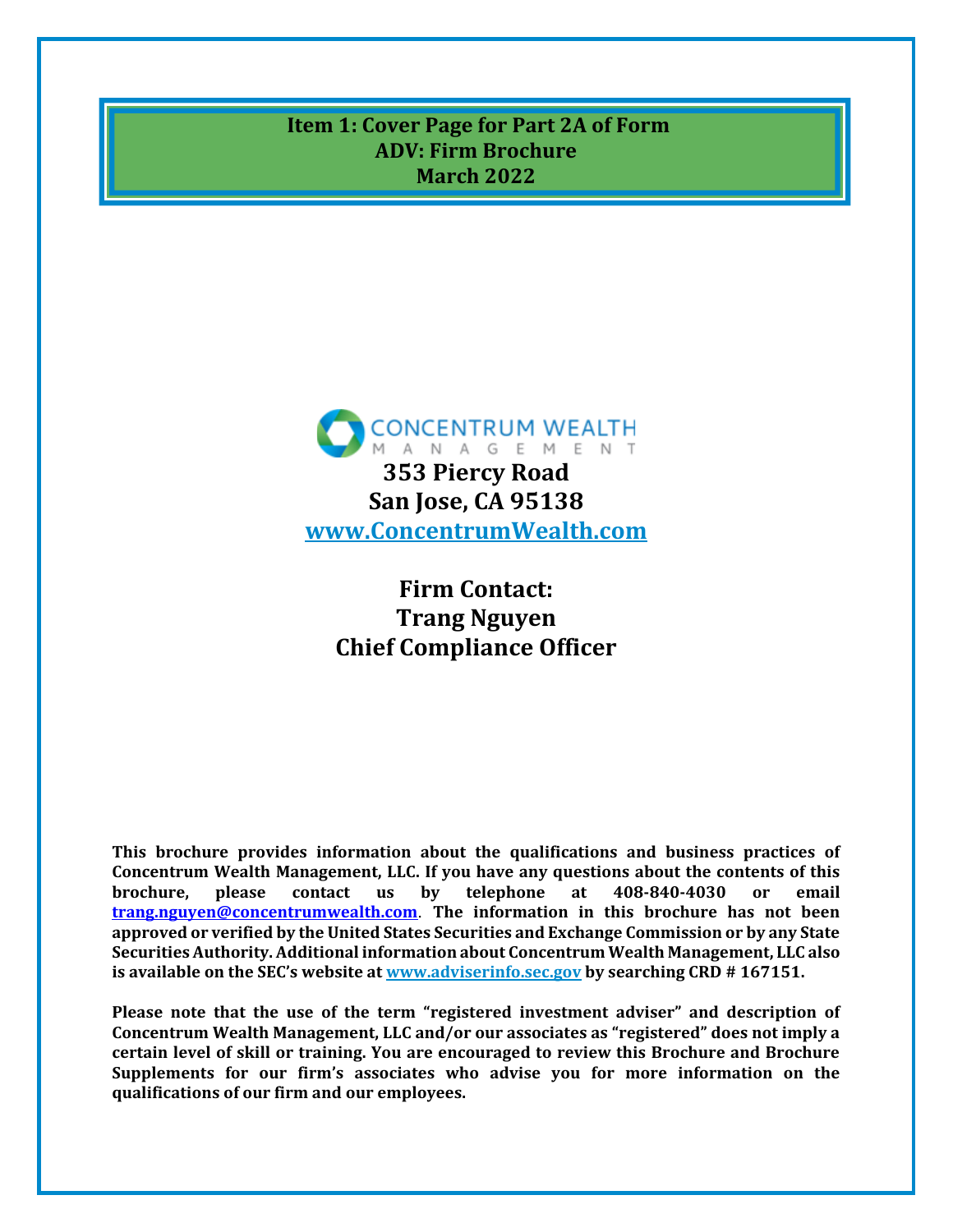# **Item 2: Material Changes to Our Part 2A of Form ADV: Firm Brochure**

<span id="page-1-0"></span>Concentrum Wealth Management, LLC is required to advise you of any material changes to our Firm Brochure ("Brochure") from our last annual update, identify those changes on the cover page of our Brochure or on the page immediately following the cover page, or in a separate communication accompanying our Brochure.

Since our last annual amendment filing, we have the following changes to report:

• We have added language disclosing risks applicable to our use of private placements and cryptocurrency products. Please see Item 8 below.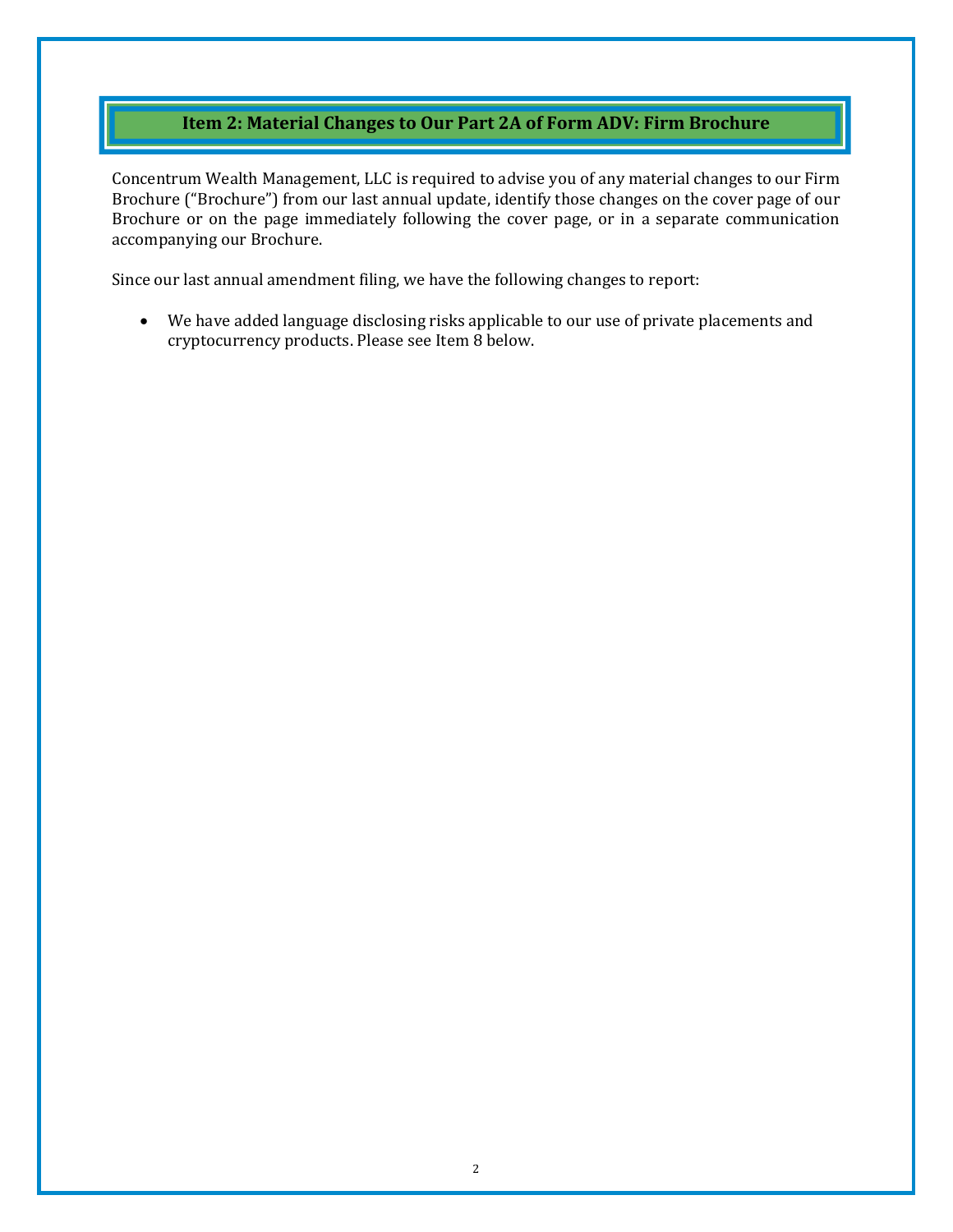# **Item 3: Table of Contents**

<span id="page-2-0"></span>

| Item 11: Code of Ethics, Participation or Interest in Client Transactions & Personal Trading 12 |
|-------------------------------------------------------------------------------------------------|
|                                                                                                 |
|                                                                                                 |
|                                                                                                 |
|                                                                                                 |
|                                                                                                 |
|                                                                                                 |
|                                                                                                 |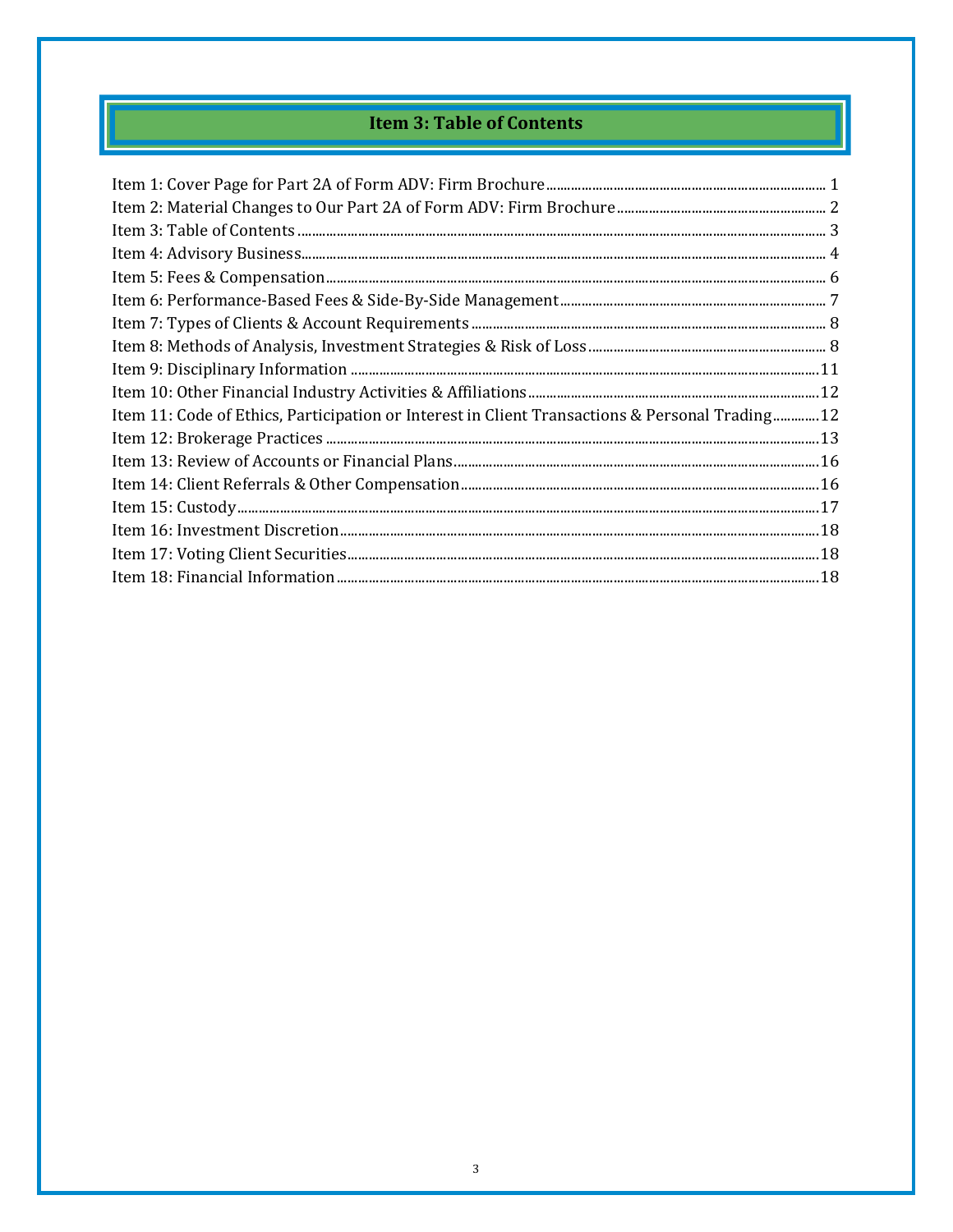# **Item 4: Advisory Business**

<span id="page-3-0"></span>We are dedicated to providing individuals and other types of clients with a wide array of investment advisory services. Our firm is a limited liability company formed in the State of California. Our firm has been in business as an investment adviser since 2013 and is owned equally by Jeffery E. Fong and Jay C. Fong.

#### **Advisory Services We Offer**

#### **Wrap Asset Management:**

We offer Asset Management services through wrapped accounts only. Please see our separate Wrap Fee Program Brochure for complete information regarding this advisory service.

#### **Held Away Accounts**

Our Held Away Accounts Service provides for general asset allocation guidance within parameters of accounts held with outside custodians. This service is solely consultative in nature and involves minimal on-going supervision, trading, or discretion with respect to securities transactions. Clients are responsible for placing and executing their own trades, either on their own or with another investment adviser. We will link the positions to our data aggregation software when available, but otherwise provide non-continuous and periodic outside account monitoring.

#### **Financial Planning & Consulting:**

We provide a variety of financial planning and consulting services to individuals, families and other clients regarding the management of their financial resources based upon an analysis of the client's current situation, goals, and objectives. Generally, such financial planning services will involve preparing a financial plan or rendering a financial consultation for clients based on the client's financial goals and objectives. This planning or consulting may encompass one or more of the following areas: Investment Planning, Retirement Planning, Estate Planning, Charitable Planning, Education Planning, Corporate and Personal Tax Planning, Cost Segregation Study, Corporate Structure, Real Estate Analysis, Mortgage/Debt Analysis, Insurance Analysis, Lines of Credit Evaluation, Business and Personal Financial Planning.

Our written financial plans or financial consultations rendered to clients usually include general recommendations for a course of activity or specific actions to be taken by the clients. For example, recommendations may be made that the clients begin or revise investment programs, create or revise wills or trusts, obtain or revise insurance coverage, commence or alter retirement savings, or establish education or charitable giving programs. It should also be noted that we refer clients to an accountant, attorney or other specialist, as necessary for non-advisory related services. For written financial planning engagements, we provide our clients with a written summary of their financial situation, observations, and recommendations. For financial consulting engagements, we usually do not provide our clients with a written summary of our observations and recommendations as the process is less formal than our planning service. Plans or consultations are typically completed within six (6) months of the client signing a contract with us, assuming that all the information and documents we request from the client are provided to us promptly. Implementation of the recommendations will be at the discretion of the client.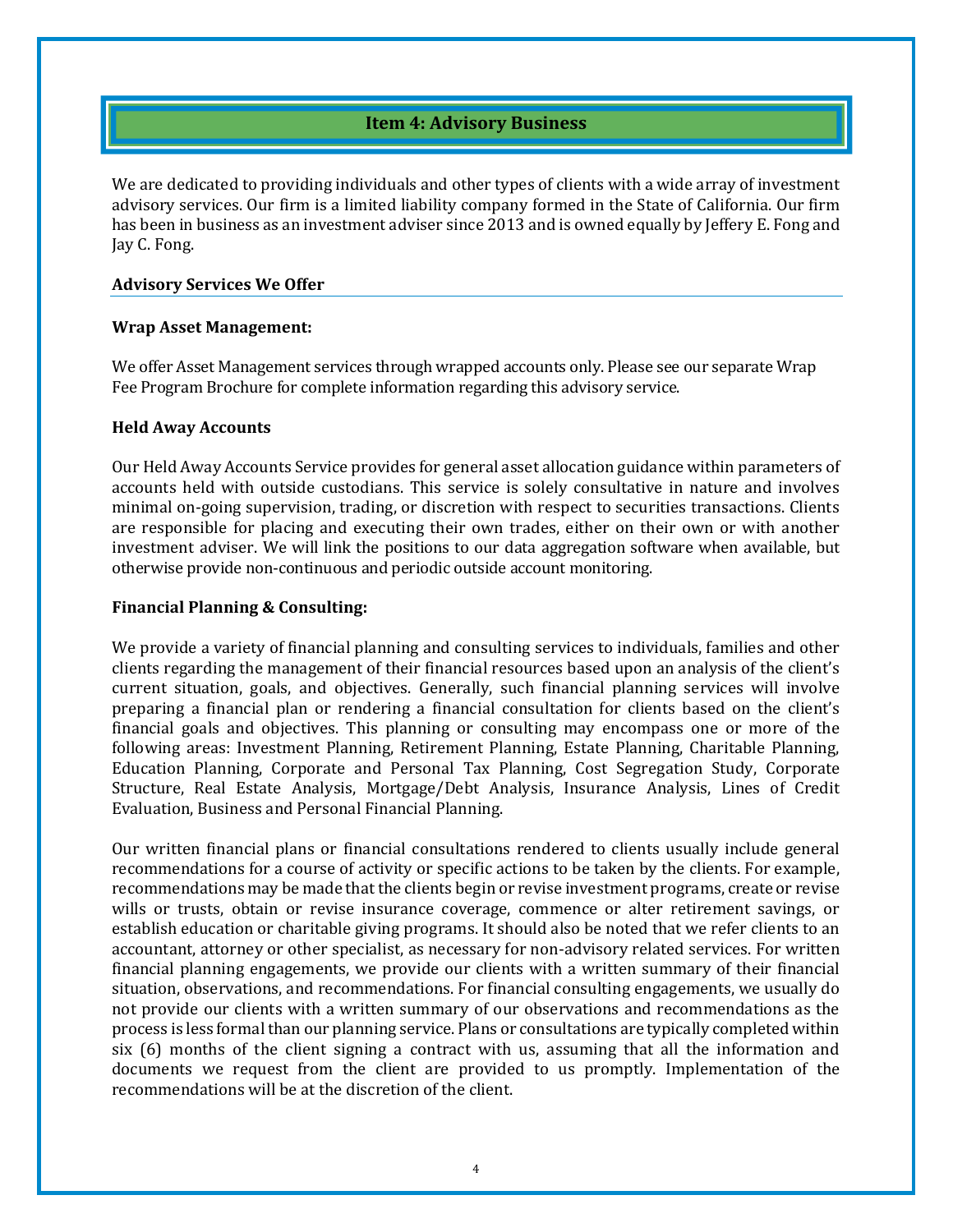#### **Pension Consulting:**

We provide pension consulting services to employer plan sponsors on an ongoing basis. Generally, such pension consulting services consist of assisting employer plan sponsors in establishing, monitoring and reviewing their company's participant-directed retirement plan. As the needs of the plan sponsor dictate, areas of advising could include: investment options, plan structure and participant education. All pension consulting services shall be in compliance with the applicable state law(s) regulating pension consulting services. This applies to client accounts that are pension or other employee benefit plans ("Plan") governed by the Employee Retirement Income Security Act of 1974, as amended ("ERISA"). If the client accounts are part of a Plan, and we accept appointments to provide our services to such accounts, we acknowledge that we are a fiduciary within the meaning of Section 3(21) of ERISA (but only with respect to the provision of services described in section 1 of the Pension Consulting Agreement).

### **Referrals to Third Party Money Managers:**

We assist clients in identifying an appropriate third party money manager. We provide initial due diligence on third party money managers and ongoing reviews of their management of your account.

In order to assist clients in the selection of a third party money manager, we typically gather information from the client about their financial situation, investment objectives, and reasonable restrictions they can impose on the management of the account, which are often very limited. It is important to note that we do not offer advice on any specific securities or other investments in connection with this service. Investment advice and trading of securities is only offered by or through the third party money managers to clients.

We periodically review third party money managers' reports provided to the client, but no less often than on an annual basis. Our associates contact the clients from time to time, as agreed to with the client, in order to review their financial situation and objectives; communicate information to third party money managers as warranted; and, assist the client in understanding and evaluating the services provided by the third party money manager. The client will be expected to notify us of any changes in his/her financial situation, investment objectives, or account restrictions that could affect their account. The client may also directly contact the third party money manager managing the account or sponsoring the program.

#### **Tailoring of Advisory Services**

We offer individualized investment advice to clients utilizing our Wrap Asset Management, Financial Planning & Consulting, Pension Consulting, and Referrals to Third Party Money Managers. Each client has the opportunity to place reasonable restrictions on the types of investments to be held in the portfolio. Restrictions on investments in certain securities or types of securities may not be possible due to the level of difficulty this would entail in managing the account.

#### **Participation in Wrap Fee Programs**

Our firm manages only wrap fee accounts, which are managed on an individualized basis according to the client's investment objectives, financial goals, risk tolerance, etc.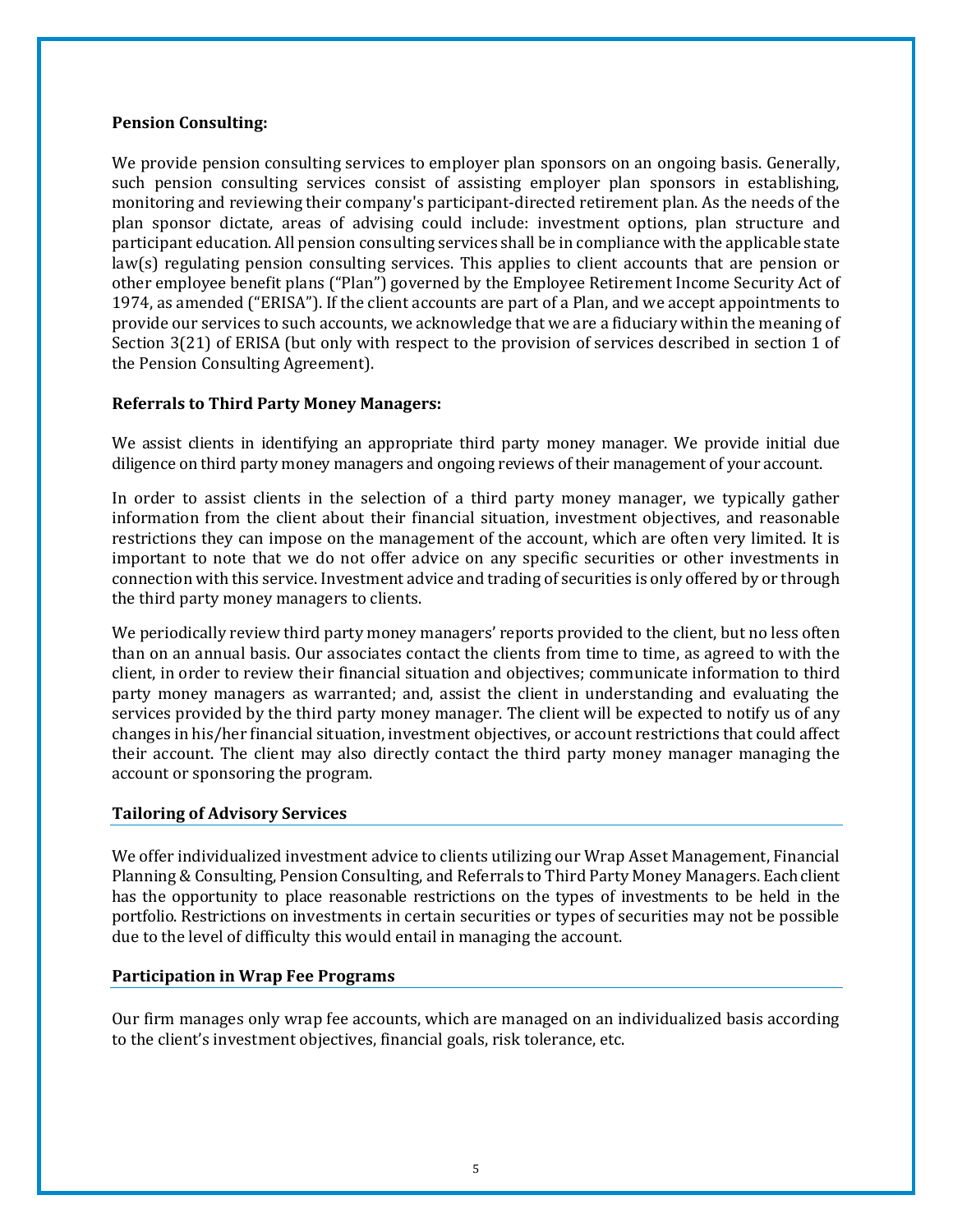#### **Regulatory Assets Under Management**

As of December 31, 2021, we manage<sup>1</sup> \$353,319,351 in assets on a discretionary basis and \$3,723,218 on a non-discretionary basis.

### **Item 5: Fees & Compensation**

#### <span id="page-5-0"></span>**How We Are Compensated for Our Advisory Services**

#### **Wrap Asset Management:**

Please see our Wrap Fee Program Brochure.

#### **Held Away Accounts**

For portfolio monitoring and data aggregations of assets held away from our primary custodian, we charge 0.50% on all assets under management. The fees are negotiable and will generally be debited from an account under our management, or directly invoiced, and these terms shall be set forth in the executed agreements.

#### **Financial Planning & Consulting:**

We charge on an hourly or flat fee basis for financial planning and consulting services. The total estimated fee, as well as the ultimate fee that we charge you, is negotiated based on the scope and complexity of our engagement with you. Our hourly fees are \$350 for financial advisors, \$150 per hour for para-planners and \$75 for administrative time. Flat fees generally range from \$2,000 to \$30,000. We require a retainer of fifty-percent (50%) of the ultimate financial planning or consulting fee with the remainder of the fee directly billed to you and due to us within thirty (30) days of your financial plan being delivered or consultation rendered to you. In all cases, we will not require a retainer exceeding \$1,200 when services cannot be rendered within 6 (six) months.

#### **Pension Consulting:**

We charge for our pension consulting services either as a flat fee, or a percentage of assets under management. The total estimated fee, as well as the ultimate fee that we charge you, is negotiated based on the scope and complexity of our engagement with you. Our maximum annual percentage fee shall not exceed 1.00% of assets under management. Our flat fees generally range up to \$30,000. The fee-paying arrangements for pension consulting service will be determined on a case-by-case basis and will be detailed in the signed Pension Consulting Agreement. The client will be invoiced directly for the fees.

<sup>&</sup>lt;sup>1</sup> Please note that our method for computing the amount of "client assets we manage" can be different from the method for computing "assets under management" required for Item 5.F in Part 1A of Form ADV. However, we have chosen to follow the method outlined for Item 5.F in Part 1A of Form ADV. If we decide to use a different method at a later date to compute "client assets we manage," we must keep documentation describing the method we use and inform you of the change. The amount of assets we manage may be disclosed by rounding to the nearest \$100,000. Our "as of" date must not be more than three months before the date we last updated our Brochure in response to Item 4.E of Form ADV Part 2A.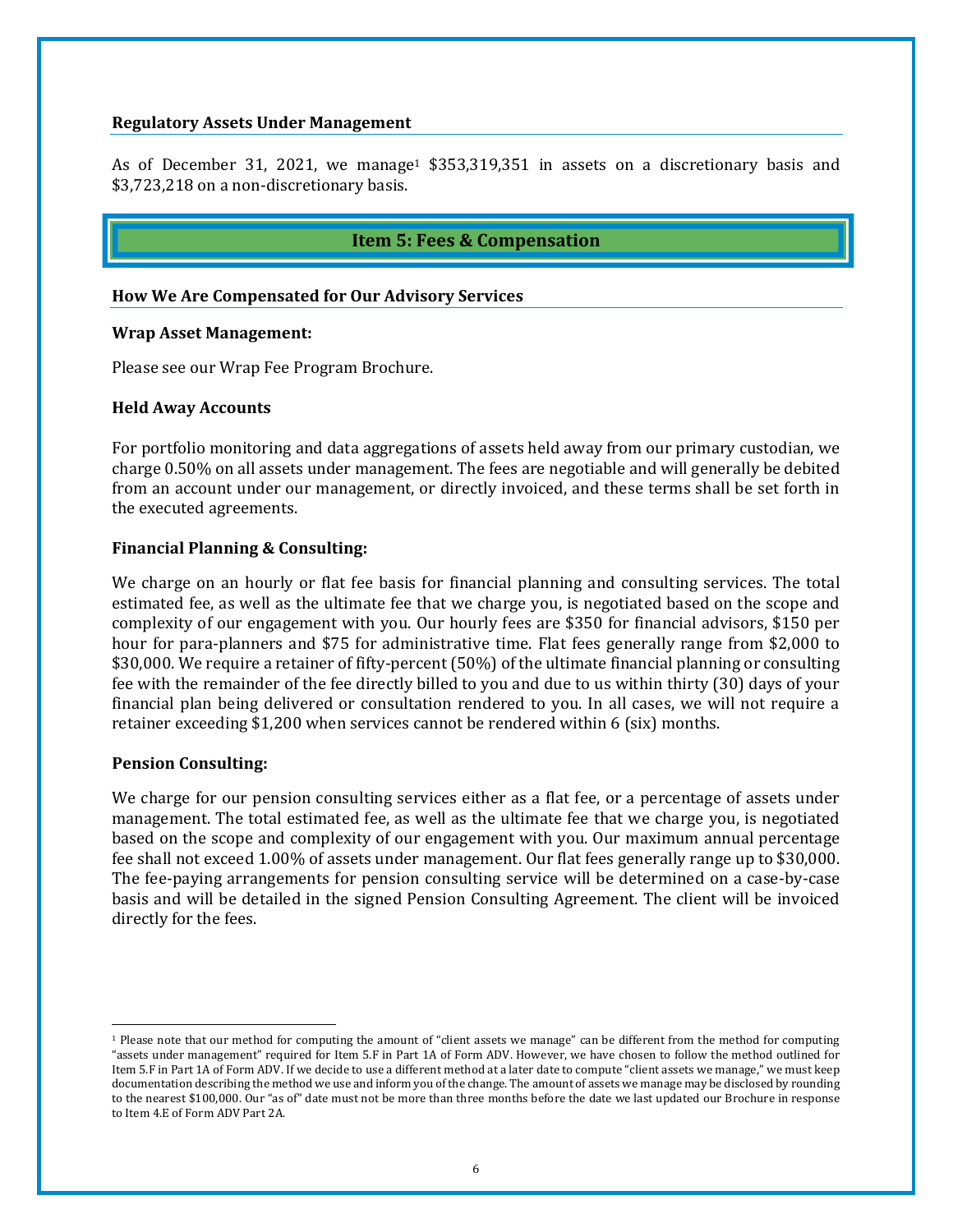#### **Other Fees**

Wrap fee clients will receive our Form ADV, Part 2A, Appendix 1 (the "Wrap Fee Program Brochure"). Wrap fee clients will not incur transaction costs for trades. More information about this is disclosed in our separate Wrap Fee Program Brochure.

Clients may also pay holdings charges imposed by the chosen custodian for certain investments, charges imposed directly by a mutual fund, index fund, or exchange traded fund, which shall be disclosed in the fund's prospectus (i.e., fund management fees, initial or deferred sales charges, mutual fund sales loads, 12b-1 fees, surrender charges, variable annuity fees, IRA and qualified retirement plan fees, and other fund expenses), mark-ups and mark-downs, spreads paid to market makers, fees for trades executed away from custodian, wire transfer fees and other fees and taxes on brokerage accounts and securities transactions. Our firm does not receive a portion of these fees.

#### **Refunds Following Termination**

We charge our advisory fees quarterly in advance. In the event that you wish to terminate our services, we will refund the unearned portion of our advisory fee to you. You need to contact us in writing and state that you wish to terminate our services. Upon receipt of your letter of termination, we will proceed to close out your account and process a pro-rata refund of unearned advisory fees.

Financial Planning & Consulting clients may terminate their agreement at any time before the delivery of a financial plan by providing written notice. For purposes of calculating refunds, all work performed by us up to the point of termination shall be calculated at the hourly fee disclosed in the executed advisory agreement. Clients will receive a pro-rata refund of unearned fees based on the time and effort expended by our firm.

#### **Commissionable Securities Sales**

We sell securities for a commission. In order to sell securities for a commission, our supervised persons are registered representatives of Purshe Kaplan Sterling Investments, Inc. ("PKS"), member FINRA/SIPC. Our supervised persons may accept compensation for the sale of securities or other investment products, including distribution or service ("trail") fees from the sale of mutual funds. You should be aware that the practice of accepting commissions for the sale of securities:

- 1) Presents a conflict of interest and gives our firm and/or our supervised persons an incentive to recommend investment products based on the compensation received, rather than on your needs. We generally address commissionable sales conflicts that arise when explaining to clients that commissionable securities sales creates an incentive to recommend products based on the compensation we and/or our supervised persons may earn and may not necessarily be in the best interests of the client or when recommending commissionable mutual funds, explaining that "no-load" funds are available through our firm if the client wishes to become an investment advisory client.
- <span id="page-6-0"></span>2) In no way prohibits you from purchasing investment products recommended by us through other brokers or agents which are not affiliated with us.

# **Item 6: Performance-Based Fees & Side-By-Side Management**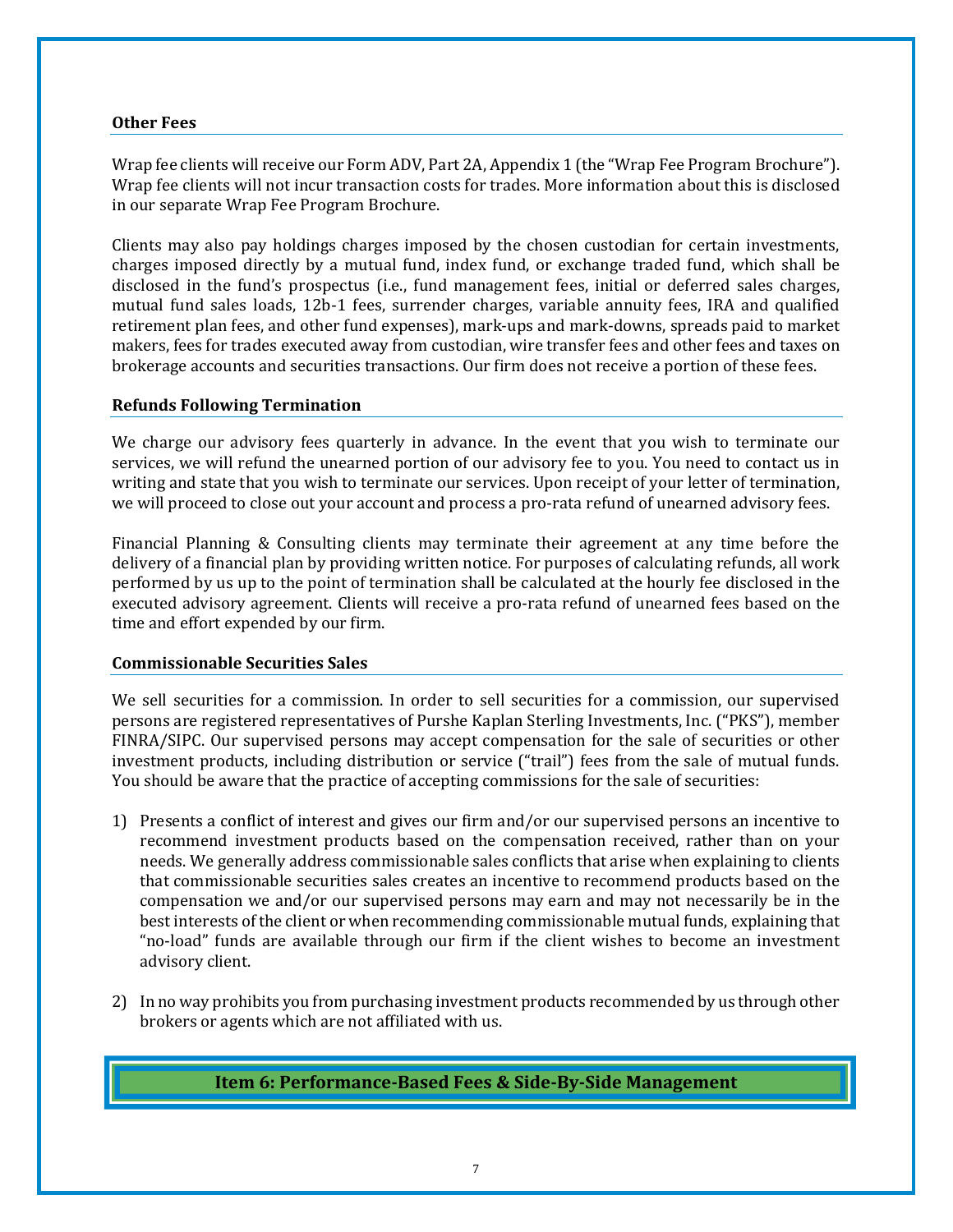We do not charge performance fees to our clients.

# **Item 7: Types of Clients & Account Requirements**

<span id="page-7-0"></span>We have the following types of clients:

- Individuals and High Net Worth Individuals;
- Pension and Profit-Sharing Plans;
- Trusts, Estates or Charitable Organizations; and
- Corporations, Limited Liability Companies and/or Other Business Types.

<span id="page-7-1"></span>We do not have requirements for opening and maintaining accounts or otherwise engaging us.

# **Item 8: Methods of Analysis, Investment Strategies & Risk of Loss**

### **Methods of Analysis**

We use the following methods of analysis in formulating our investment advice and/or managing client assets:

- Charting;
- Fundamental;
- Technical; and
- Cyclical.

#### **Investment Strategies We Use**

We use the following strategies in managing client accounts, provided that such strategies are appropriate to the needs of the client and consistent with the client's investment objectives, risk tolerance, and time horizons, among other considerations:

- Long Term Purchases (Securities Held At Least a Year);
- Short Term Purchases (Securities Sold Within a Year);
- Trading (Securities Sold Within 30 Days);
- Short Sales;
- Private Placements:
- Margin Transactions; and
- Option Writing, including Covered Options, Uncovered Options or Spreading Strategies;

**Structured Products:** Structured products are designed to facilitate highly customized risk-return objectives. While structured products come in many different forms, they typically consist of a debt security that is structured to make interest and principal payments based upon various assets, rates or formulas. Many structured products include an embedded derivative component. Structured products may be structured in the form of a security, in which case these products may receive benefits provided under federal securities law, or they may be cast as derivatives, in which case they are offered in the over-the-counter market and are subject to no regulation.

Investing in structured products includes significant risks, including valuation, lack of liquidity, price, credit and market risks. The relative lack of liquidity due to the highly customized nature of the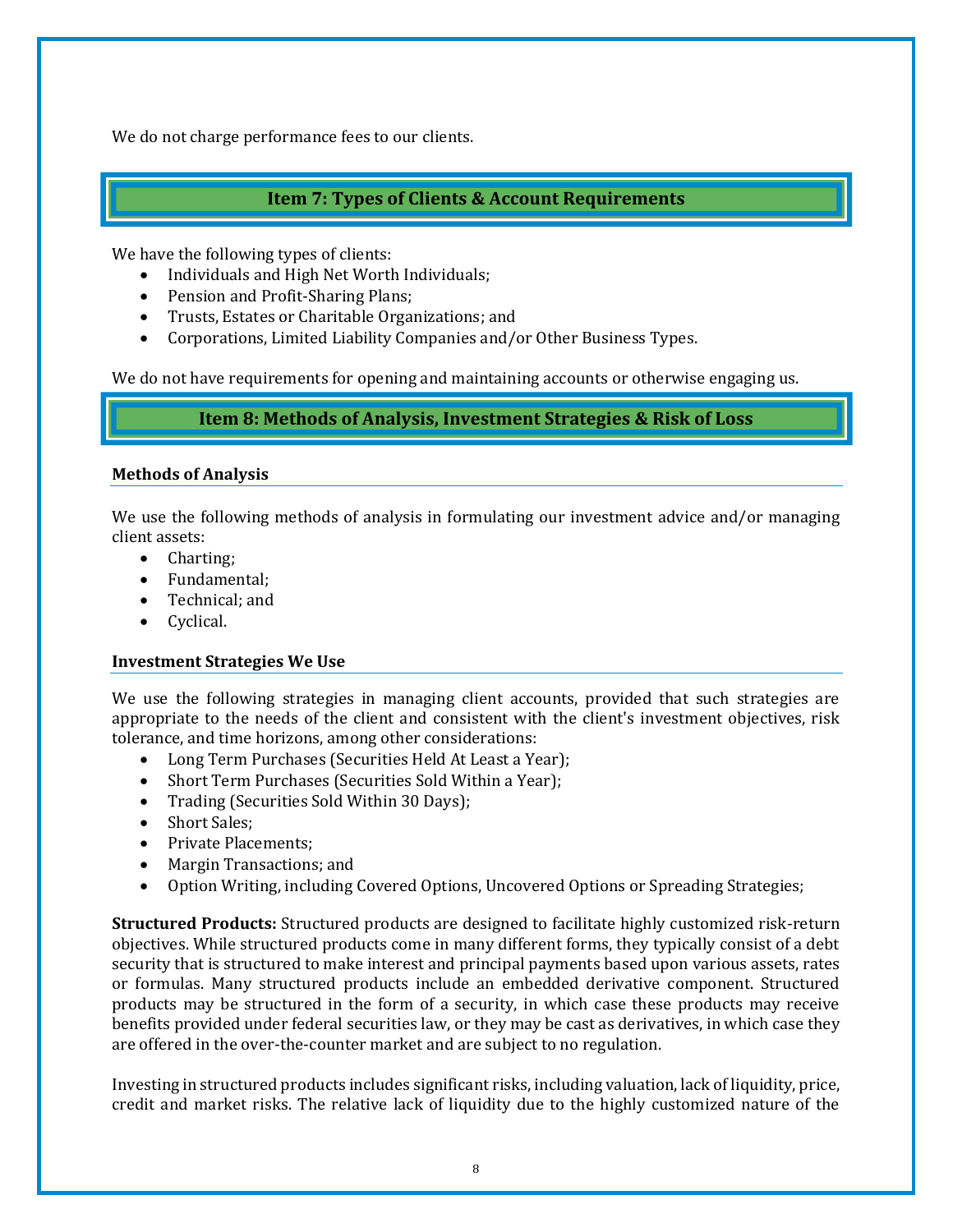investment. Moreover, the full extent of returns from the complex performance features is often not realized until maturity. As such, structured products tend to be more of a buy-and-hold investment decision rather than a means of getting in and out of a position with speed and efficiency.

Another risk with structured products is the credit quality of the issuer. Although the cash flows are derived from other sources, the products themselves are legally considered to be the issuing financial institution's liabilities. The vast majority of structured products are from high-investment-grade issuers only. Also, there is a lack of pricing transparency. There is no uniform standard for pricing, making it harder to compare the net-of-pricing attractiveness of alternative structured product offerings than it is, for instance, to compare the net expense ratios of different mutual funds or commissions among broker-dealers.

**Margin Transactions:** Our firm may purchase stocks, mutual funds, and/or other securities for your portfolio with money borrowed from your brokerage account. This allows you to purchase more stock than you would be able to with your available cash, and allows us to purchase stock without selling other holdings. Margin accounts and transactions are risky and not necessarily appropriate for every client. The potential risks associated with these transactions are (1) You can lose more funds than are deposited into the margin account; (2) the forced sale of securities or other assets in your account; (3) the sale of securities or other assets without contacting you; and (4) you may not be entitled to choose which securities or other assets in your account(s) are liquidated or sold to meet a margin call.

**Options**: An option is a financial derivative that represents a contract sold by one party (the option writer) to another party (the option holder, or option buyer). The contract offers the buyer the right, but not the obligation, to buy or sell a security or other financial asset at an agreed-upon price (the strike price) during a certain period of time or on a specific date (exercise date). Options are extremely versatile securities. Traders use options to speculate, which is a relatively risky practice, while hedgers use options to reduce the risk of holding an asset. In terms of speculation, option buyers and writers have conflicting views regarding the outlook on the performance of a:

- *Call Option*: Call options give the option to buy at certain price, so the buyer would want the stock to go up. Conversely, the option writer needs to provide the underlying shares in the event that the stock's market price exceeds the strike due to the contractual obligation. An option writer who sells a call option believes that the underlying stock's price will drop relative to the option's strike price during the life of the option, as that is how he will reap maximum profit. This is exactly the opposite outlook of the option buyer. The buyer believes that the underlying stock will rise; if this happens, the buyer will be able to acquire the stock for a lower price and then sell it for a profit. However, if the underlying stock does not close above the strike price on the expiration date, the option buyer would lose the premium paid for the call option.
- *Put Option*: Put options give the option to sell at a certain price, so the buyer would want the stock to go down. The opposite is true for put option writers. For example, a put option buyer is bearish on the underlying stock and believes its market price will fall below the specified strike price on or before a specified date. On the other hand, an option writer who sells a put option believes the underlying stock's price will increase about a specified price on or before the expiration date. If the underlying stock's price closes above the specified strike price on the expiration date, the put option writer's maximum profit is achieved. Conversely, a put option holder would only benefit from a fall in the underlying stock's price below the strike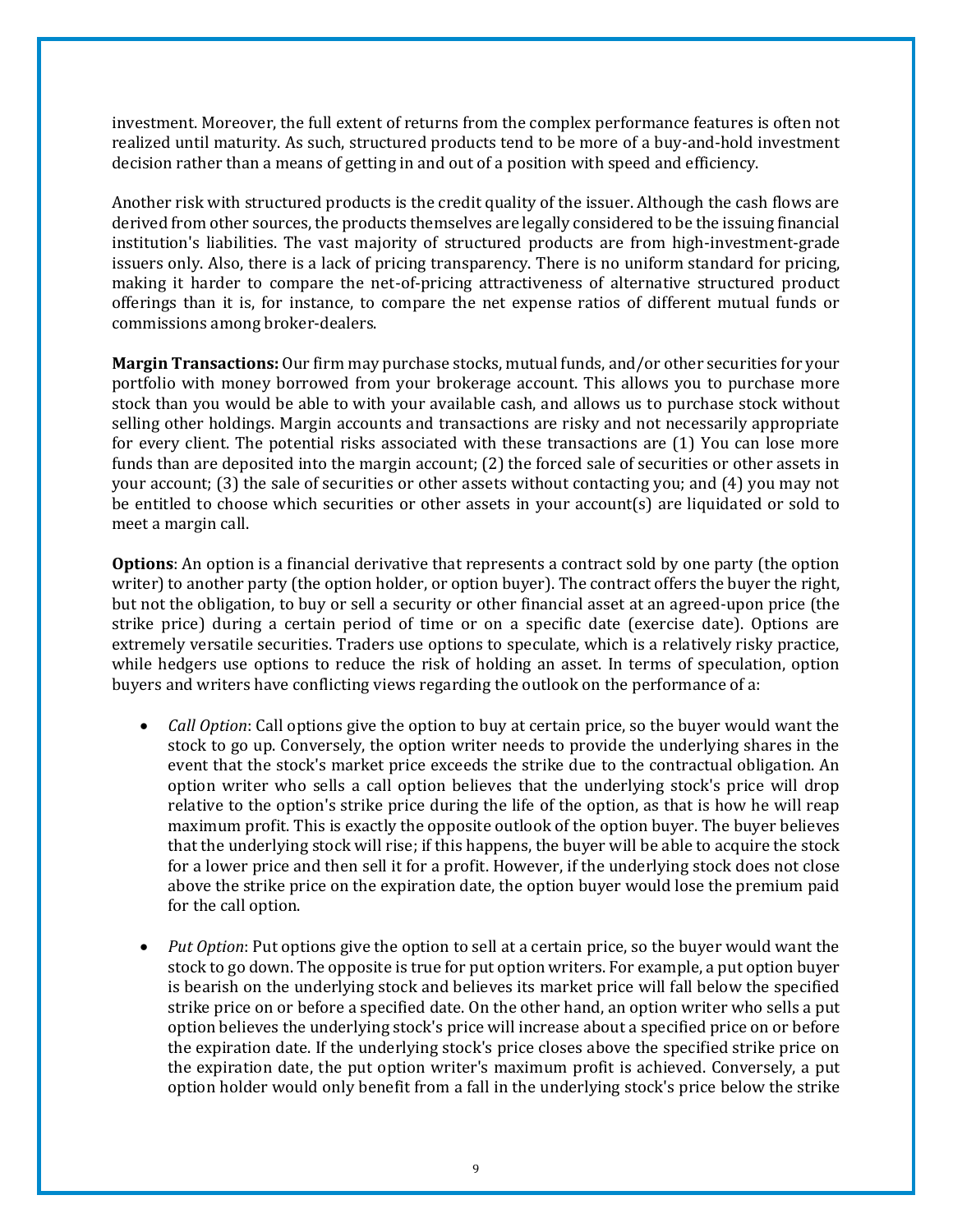price. If the underlying stock's price falls below the strike price, the put option writer is obligated to purchase shares of the underlying stock at the strike price.

The potential risks associated with these transactions are that (1) all options expire. The closer the option gets to expiration, the quicker the premium in the option deteriorates; and (2) Prices can move very quickly. Depending on factors such as time until expiration and the relationship of the stock price to the option's strike price, small movements in a stock can translate into big movements in the underlying options.

**Covered Calls:** The risks associated with this type of strategy involve having the underlying stock called away. Each contract has a strike price at which the writer of the contract agrees to allow the purchaser call the stock away from the writer. This can create a taxable event whereby the writer of the option is required to recognize a capital gain on the underlying security. Furthermore, the market price could appreciate beyond the strike price, forcing the writer to sell their holdings below current market value.

**Uncovered Options:** Uncovered option writing is suitable only for the knowledgeable investor who understands the risks, has the financial capacity and willingness to incur potentially substantial losses, and has sufficient liquid assets to meet applicable margin requirements. If the value of the underlying instrument moves against an uncovered writer's options position, our firm may request significant additional margin payments. If an investor does not make such margin payments, we may be forced to close stock or options positions in the investor's account.

The potential loss of uncovered call writing is unlimited. The writer of an uncovered call is in an extremely risky position and may incur large losses if the value of the underlying instrument increases above the exercise price.

As with writing uncovered calls, the risk of writing uncovered put options is substantial. The writer of an uncovered put option bears a risk of loss if the value of the underlying instrument declines below the exercise price. Such loss could be substantial if there is a significant decline in the value of the underlying instrument.

**Short Sales:** A short sale is a transaction in which an investor sells borrowed securities in anticipation of a price decline and is required to return an equal number of shares at some point in the future. These transactions have a number of risks that make it highly unsuitable for the novice investor. This strategy has a slanted payoff ratio in that the maximum gain (which would occur if the shorted stock was to plunge to zero) is limited, but the maximum loss is theoretically infinite (since stocks can in theory go up infinitely in price). The following risks should be considered: (1) In addition to trading commissions, other costs with short selling include that of borrowing the security to short it, as well as interest payable on the margin account that holds the shorted security. (2) The short seller is responsible for making dividend payments on the shorted stock to the entity from whom the stock has been borrowed. (3) Stocks with very high short interest may occasionally surge in price. This usually happens when there is a positive development in the stock, which forces short sellers to buy the shares back to close their short positions. Heavily shorted stocks are also susceptible to "buy-ins," which occur when a broker closes out short positions in a difficult-to-borrow stock whose lenders are demanding it back. (4) Regulators may impose bans on short sales in a specific sector or even in the broad market to avoid panic and unwarranted selling pressure. Such actions can cause a spike in stock prices, forcing the short seller to cover short positions at huge losses. (5) Unlike the "buy-and-hold" investor who can afford to wait for an investment to work out, the short seller does not have the luxury of time because of the many costs and risks associated with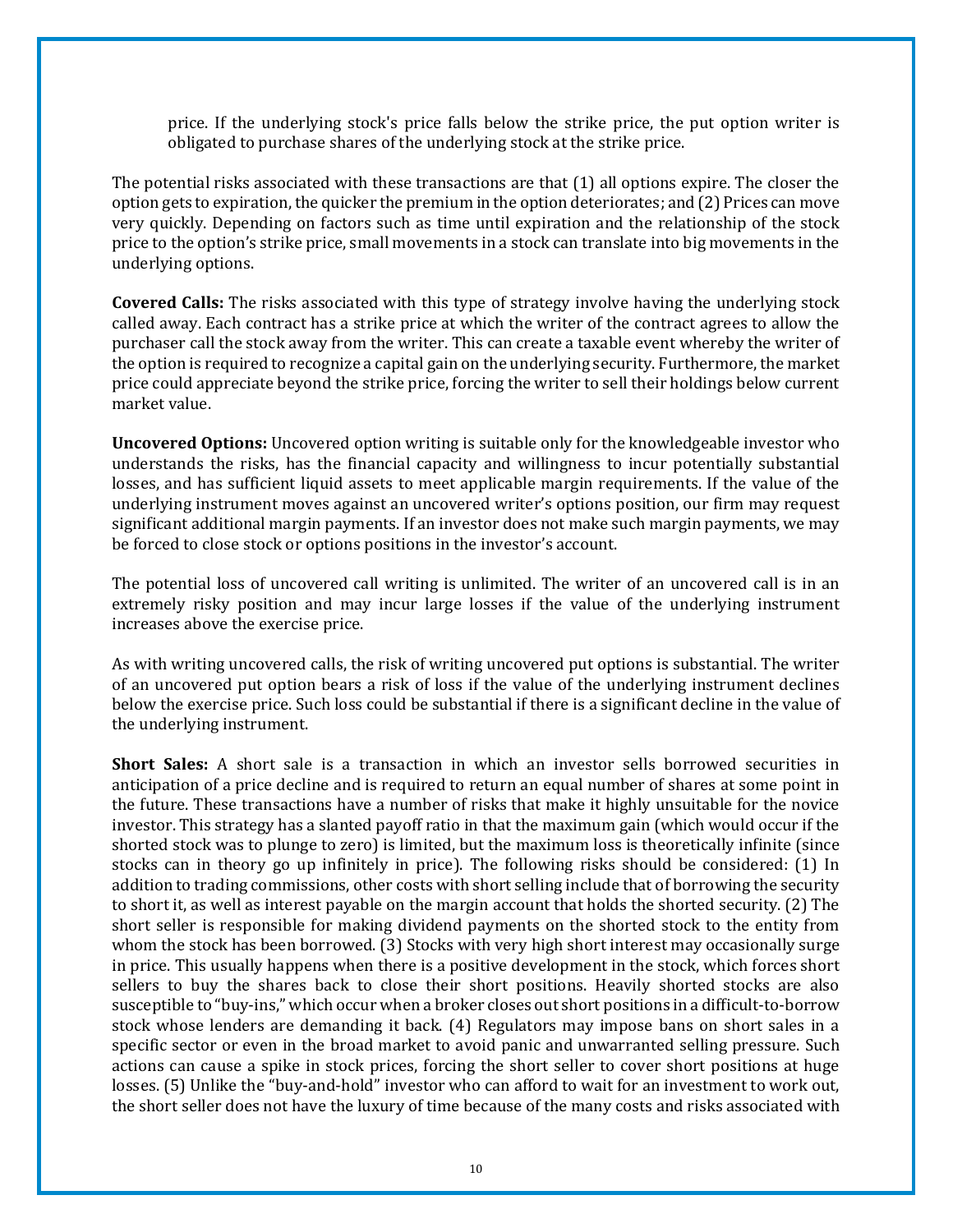short selling. Timing is everything when it comes to shorting. (5) Short selling should only be undertaken by experienced traders who have the discipline to cut a losing short position, rather than add to it hoping that it will eventually work out.

**Private Funds**: A private fund is an investment vehicle that pools capital from a number of investors and invests in securities and other instruments. In almost all cases, a private fund is a private investment vehicle that is typically not registered under federal or state securities laws. So that private funds do not have to register under these laws, issuers make the funds available only to certain sophisticated or accredited investors and cannot be offered or sold to the general public. Private funds are generally smaller than mutual funds because they are often limited to a small number of investors and have a more limited number of eligible investors. Many but not all private funds use leverage as part of their investment strategies. Private funds management fees typically include a base management fee along with a performance component. In many cases, the fund's managers may become "partners" with their clients by making personal investments of their own assets in the fund. Most private funds offer their securities by providing an offering memorandum or private placement memorandum, known as "PPM" for short.

The PPM covers important information for investors and investors should review this document carefully and should consider conducting additional due diligence before investing in the private fund. The primary risks of private funds include the following: (a) Private funds do not sell publicly and are therefore illiquid. An investor may not be able to exit a private fund or sell its interests in the fund before the fund closes.; and (b) Private funds are subject to various other risks, including risks associated with the types of securities that the private fund invests in or the type of business issuing the private placement.

**Cryptocurrency Products:** We may recommend investment in digital (crypto) currency products. These products are typically structured as a trust or exchange traded fund which pool capital together to purchase holdings of digital currencies or derivatives based on their value. Such products are extremely volatile and are suitable only as a means of diversification for investors with high risk tolerances. Furthermore, these securities carry very high internal expense ratios, and may use derivatives to achieve leverage or exposure in lieu of direct cryptocurrency holdings. This can result in tracking error and may sell at a premium or discount to the market value of their underlying holdings. Security is also a concern for digital currency investments which make them subject to the additional risk of theft.

#### **Risk of Loss**

Investing in securities involves risk of loss that clients should be prepared to bear. While the stock market may increase and your account(s) could enjoy a gain, it is also possible that the stock market may decrease and your account(s) could suffer a loss. It is important that you understand the risks associated with investing in the stock market, are appropriately diversified in your investments, and ask us any questions you may have.

# <span id="page-10-0"></span>**Item 9: Disciplinary Information**

There are no legal or disciplinary events that are material to the evaluation of our advisory business or the integrity of our management.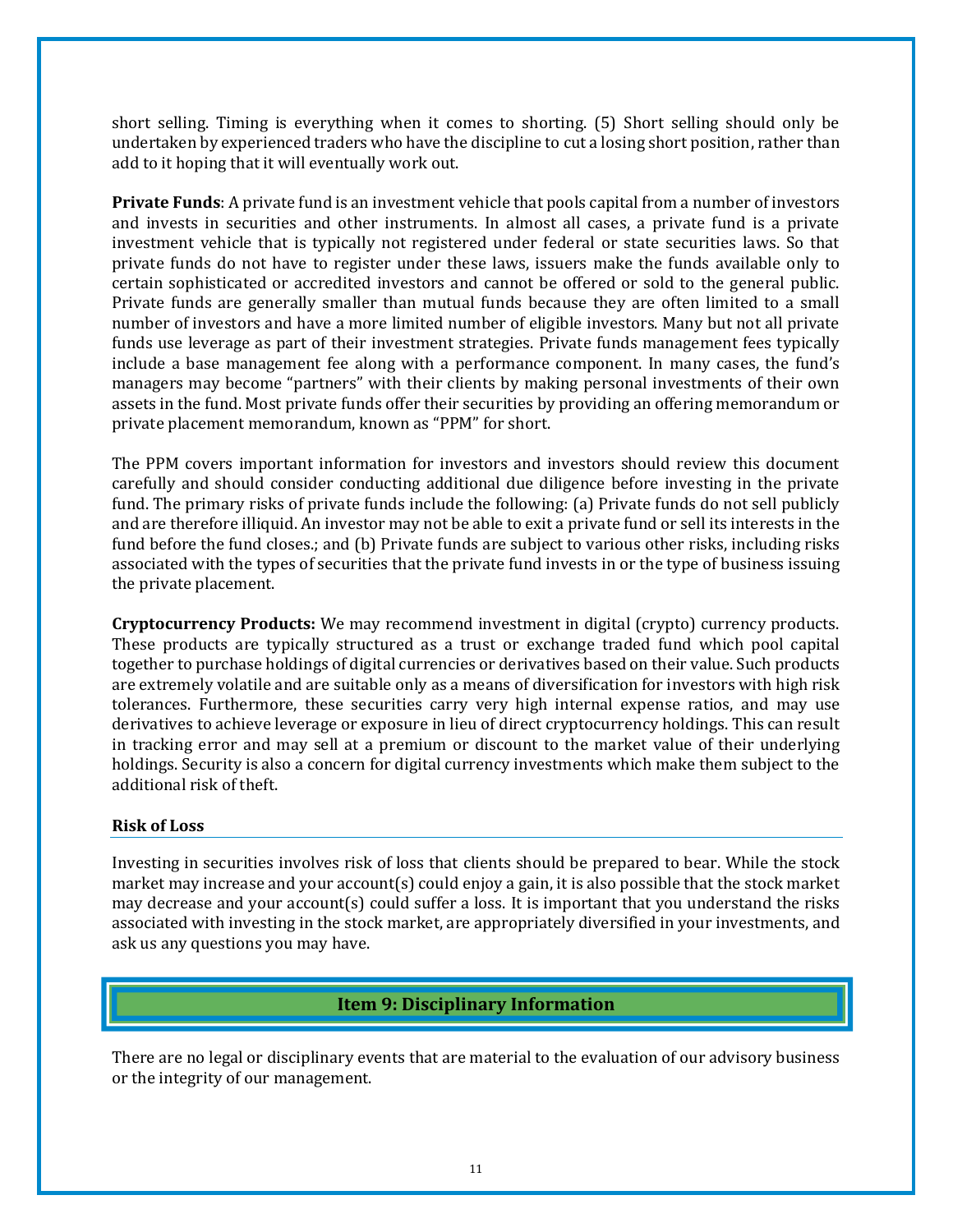### **Item 10: Other Financial Industry Activities & Affiliations**

<span id="page-11-0"></span>Representatives of our firm are registered representatives of PKS, member FINRA/SIPC. They may offer securities and receive normal and customary commissions as a result of securities transactions. A conflict of interest may arise as these commissionable securities sales may create an incentive to recommend products based on the compensation they may earn and may not necessarily be in the best interests of the client.

Representatives of our firm are insurance agents/brokers. They offer insurance products and receive customary fees as a result of insurance sales. A conflict of interest exists as these insurance sales create an incentive to recommend products based on the compensation adviser and/or our supervised persons may earn. To mitigate this potential conflict, our firm will act in the client's best interest.

Our firm receives compensation for the referral of Financial Institutions to various industry software providers and custodial platforms. This compensation arrangements are disclosed to each entity referred and does not create any conflict of interest with our advisory business.

Some of our clients are involved in the management of products in which we invest client assets. This does not create any financial incentive to invest client assets in these products as we have no additional compensation beyond our standard advisory fees, and the client relationship is independent of our investments into the products.

### **Item 11: Code of Ethics, Participation or Interest in Client Transactions & Personal Trading**

<span id="page-11-1"></span>We recognize that the personal investment transactions of members and employees of our firm demand the application of a high Code of Ethics and require that all such transactions be carried out in a way that does not endanger the interest of any client. At the same time, we believe that if investment goals are similar for clients and for members and employees of our firm, it is logical and even desirable that there be common ownership of some securities.

Therefore, in order to prevent conflicts of interest, we have in place a set of procedures (including a preclearing procedure) with respect to transactions effected by our members, officers and employees for their personal accounts<sup>2</sup>. In order to monitor compliance with our personal trading policy, we have a quarterly securities transaction reporting system for all of our associates.

Furthermore, our firm has established a Code of Ethics which applies to all of our associated persons. An investment adviser is considered a fiduciary. As a fiduciary, it is an investment adviser's responsibility to provide fair and full disclosure of all material facts and to act solely in the best interest of each of our clients at all times. We have a fiduciary duty to all clients. Our fiduciary duty is considered the core underlying principle for our Code of Ethics which also includes Insider Trading and Personal Securities

<sup>&</sup>lt;sup>2</sup> For purposes of the policy, our associate's personal account generally includes any account (a) in the name of our associate, his/her spouse, his/her minor children or other dependents residing in the same household, (b) for which our associate is a trustee or executor, or (c) which our associate controls, including our client accounts which our associate controls and/or a member of his/her household has a direct or indirect beneficial interest in.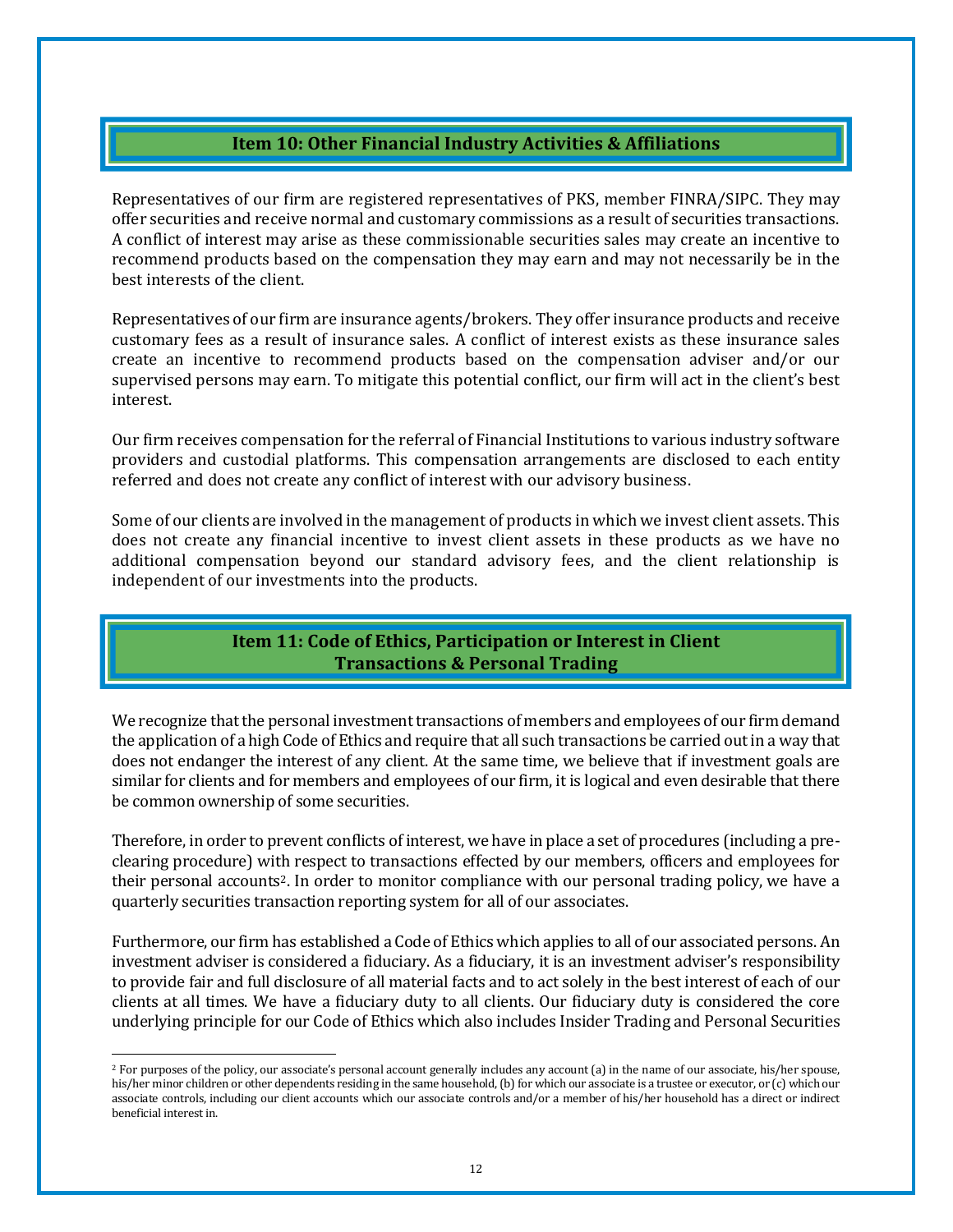Transactions Policies and Procedures. We require all of our supervised persons to conduct business with the highest level of ethical standards and to comply with all federal and state securities laws at all times. Upon employment or affiliation and at least annually thereafter, all supervised persons will sign an acknowledgement that they have read, understand, and agree to comply with our Code of Ethics. Our firm and supervised persons must conduct business in an honest, ethical, and fair manner and avoid all circumstances that might negatively affect or appear to affect our duty of complete loyalty to all clients. This disclosure is provided to give all clients a summary of our Code of Ethics. However, if a client or a potential client wishes to review our Code of Ethics in its entirety, a copy will be provided promptly upon request.

Neither our firm nor a related person recommends to clients, or buys or sells for client accounts, securities in which our firm or a related person has a material financial interest.

Related persons of our firm may buy or sell securities and other investments that are also recommended to clients. In order to minimize this conflict of interest, our related persons will place client interests ahead of their own interests and adhere to our firm's Code of Ethics, a copy of which is available upon request.

Related persons of our firm may buy or sell securities for themselves at or about the same time they buy or sell the same securities for client accounts. In order to minimize this conflict of interest, our related persons will place client interests ahead of their own interests and adhere to our firm's Code of Ethics, a copy of which is available upon request. Further, our related persons will refrain from buying or selling the same securities within 24 hours prior to buying or selling for our clients. If related persons' accounts are included in a block trade, our related persons will always trade personal accounts last.

# **Item 12: Brokerage Practices**

#### <span id="page-12-0"></span>**Selecting a Brokerage Firm**

We seek to recommend a custodian/broker who will hold your assets and execute transactions on terms that are overall most advantageous when compared to other available providers and their services. We consider a wide range of factors, including, among others, these:

- Ability to maintain the confidentiality of trading intentions
- Timeliness of execution
- Timeliness and accuracy of trade confirmations
- Liquidity of the securities traded
- Willingness to commit capital
- Ability to place trades in difficult market environments
- Research services provided
- Ability to provide investment ideas
- Execution facilitation services provided
- Record keeping services provided
- Custody services provided
- Frequency and correction of trading errors
- Ability to access a variety of market venues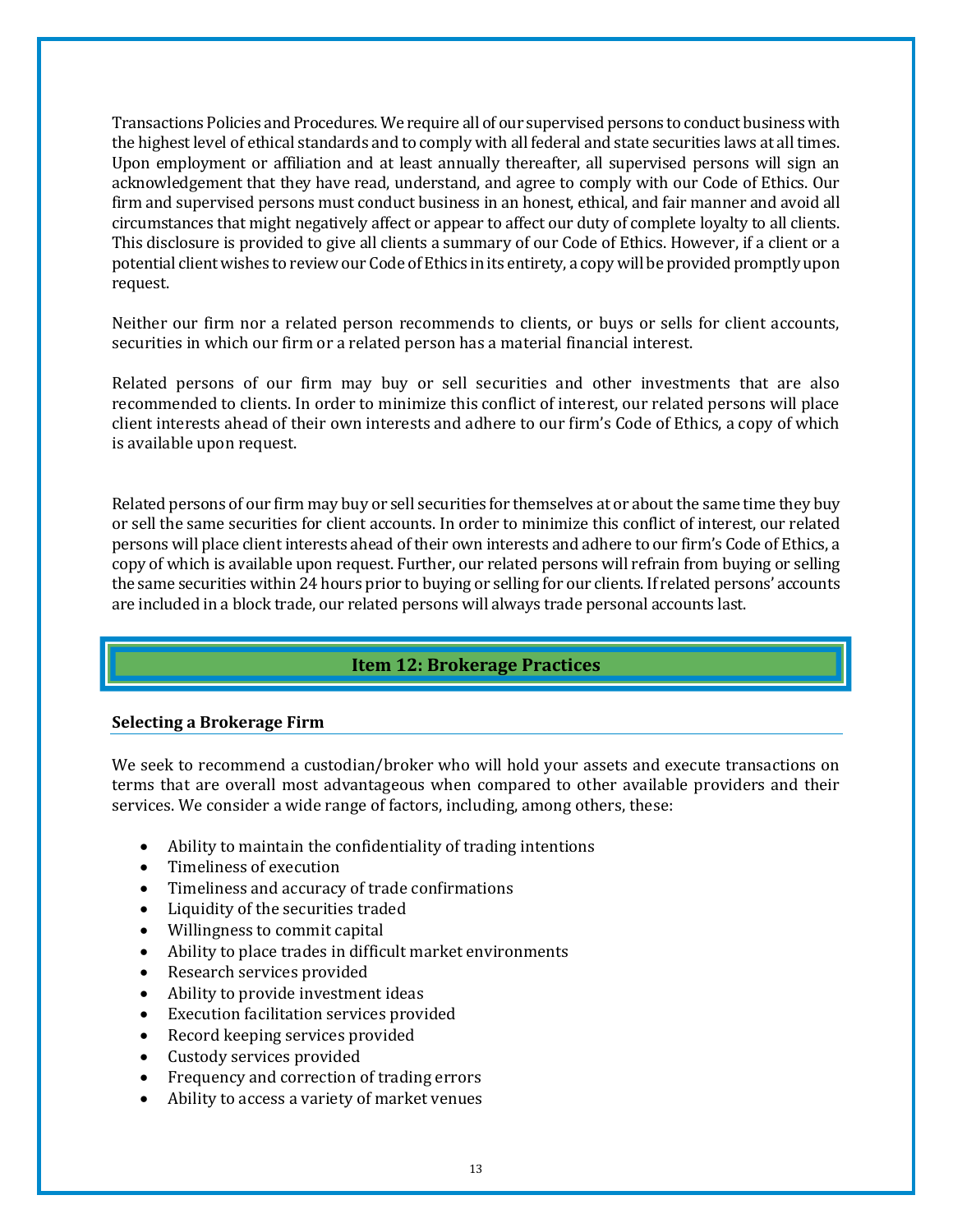- Expertise as it relates to specific securities
- Financial condition
- Business reputation

Our firm participates in the TD Ameritrade Institutional program, a division of TD Ameritrade, Inc. ("TD Ameritrade") member FINRA/SIPC. TD Ameritrade offers to independent investment advisers nonsoft dollar services which include custody of securities, trade execution, clearance and settlement of transactions. We receive some non-soft dollar benefits from TD Ameritrade through our participation in the program. Please see the disclosure under Item 14 of this Brochure.

TD Ameritrade may make certain research and brokerage services available at no additional cost to our firm. These services may be directly from independent research companies, as selected by our firm (within specific parameters). Research products and services provided by TD Ameritrade may include research reports on recommendations or other information about, particular companies or industries; economic surveys, data and analyses; financial publications; portfolio evaluation services; financial database software and services; computerized news and pricing services; quotation equipment for use in running software used in investment decision-making; and other products or services that provide lawful and appropriate assistance by TD Ameritrade to our firm in the performance of our investment decision-making responsibilities. The aforementioned research and brokerage services are used by our firm to manage accounts for which we have investment discretion. Without this arrangement, our firm might be compelled to purchase the same or similar services at our own expense.

As a result of receiving the services discussed for no additional cost, our firm may have an incentive to continue to use or expand the use of TD Ameritrade's services. Our firm examined this potential conflict of interest when we chose to enter into the relationship with TD Ameritrade and we have determined that the relationship is in the best interest of our firm's clients and satisfies our client obligations, including our duty to seek best execution.

#### **Soft Dollars**

We do not receive any soft dollar benefits nor does our firm direct client transactions to a particular broker-dealer in return for soft dollar benefits.

Although the non-soft dollar investment research products and services that may be obtained by our firm will generally be used to service all of our clients, a brokerage commission paid by a specific client may be used to pay for research that is not used in managing that specific client's account. Our firm does not accept products or services that do not qualify for Safe Harbor outlined in Section 28(e) of the Securities Exchange Act of 1934, such as those services that do not aid in investment decisionmaking or trade execution.

#### **Client Brokerage Commissions**

We do not acquire client brokerage commissions (or markups or markdowns).

#### **Brokerage for Client Referrals**

Our firm does not receive brokerage for client referrals.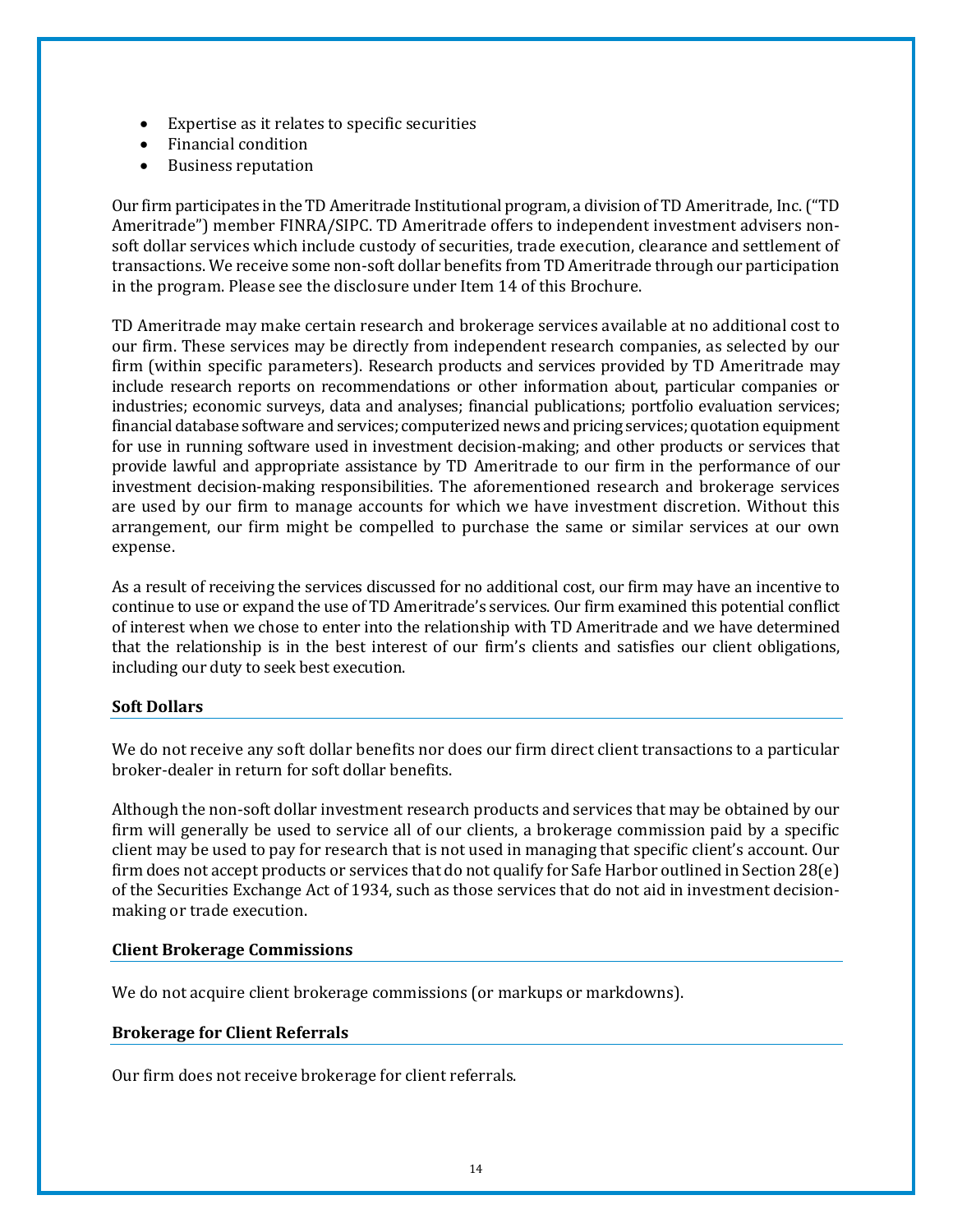#### **Directed Brokerage**

In certain instances, clients may seek to limit or restrict our discretionary authority in making the determination of the brokers with whom orders for the purchase or sale of securities are placed for execution, and the commission rates at which such securities transactions are effected. Clients may seek to limit our authority in this area by directing that transactions (or some specified percentage of transactions) be executed through specified brokers in return for portfolio evaluation or other services deemed by the client to be of value. Any such client direction must be in writing (often through our advisory agreement) and may contain a representation from the client that the arrangement is permissible under its governing laws and documents, if this is relevant.

We provide appropriate disclosure in writing to clients who direct trades to particular brokers, that with respect to their directed trades, they will be treated as if they have retained the investment discretion that we otherwise would have in selecting brokers to effect transactions and in negotiating commissions and that such direction may adversely affect our ability to obtain best price and execution. In addition, we will inform you in writing that your trade orders may not be aggregated with other clients' orders and that direction of brokerage may hinder best execution.

#### **Special Considerations for ERISA Clients**

A retirement or ERISA plan client may direct all or part of portfolio transactions for its account through a specific broker or dealer in order to obtain goods or services on behalf of the plan. Such direction is permitted provided that the goods and services provided are reasonable expenses of the plan incurred in the ordinary course of its business for which it otherwise would be obligated and empowered to pay. ERISA prohibits directed brokerage arrangements when the goods or services purchased are not for the exclusive benefit of the plan. Consequently, we will request that plan sponsors who direct plan brokerage provide us with a letter documenting that this arrangement will be for the exclusive benefit of the plan.

#### **Permissibility of Client-Directed Brokerage**

We do not allow client-directed brokerage outside our recommendations.

#### **Aggregation of Purchase or Sale**

We perform investment management services for various clients. There are occasions on which portfolio transactions may be executed as part of concurrent authorizations to purchase or sell the same security for numerous accounts served by our firm, which involve accounts with similar investment objectives. Although such concurrent authorizations potentially could be either advantageous or disadvantageous to any one or more particular accounts, they are affected only when we believe that to do so will be in the best interest of the effected accounts. When such concurrent authorizations occur, the objective is to allocate the executions in a manner which is deemed equitable to the accounts involved. In any given situation, we attempt to allocate trade executions in the most equitable manner possible, taking into consideration client objectives, current asset allocation and availability of funds using price averaging, proration and consistently non-arbitrary methods of allocation.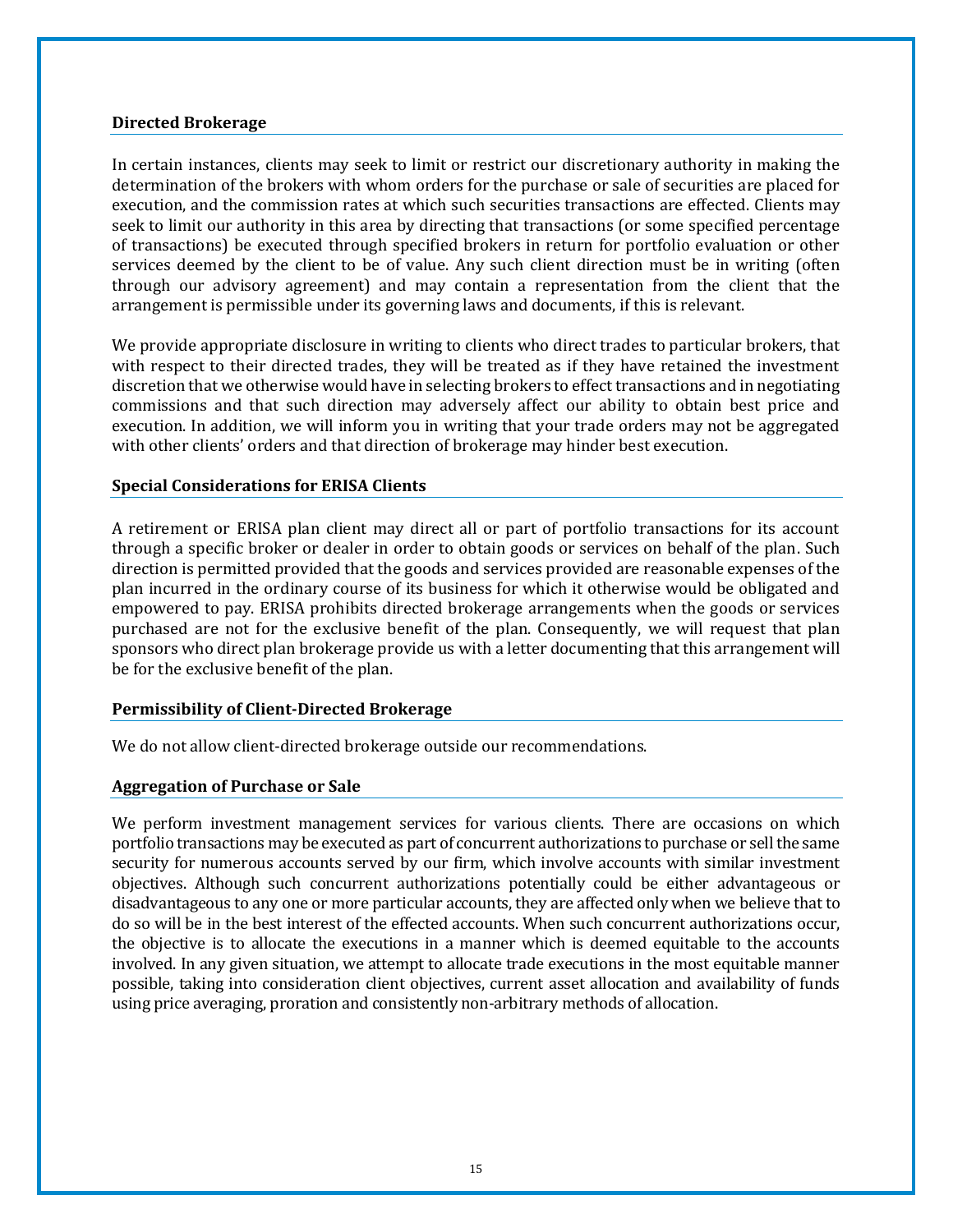### **Item 13: Review of Accounts or Financial Plans**

<span id="page-15-0"></span>We review accounts on at least a quarterly basis for our Wrap Asset Management, and Third Party Money Management. The nature of these reviews is to learn whether clients' accounts are in line with their investment objectives, appropriately positioned based on market conditions, and investment policies, if applicable. We do not provide written reports to clients, unless asked to do so. Verbal reports to clients take place on at least an annual basis.

Only our Financial Advisors or Portfolio Managers will conduct reviews. We may review client accounts more frequently than described above. Among the factors which may trigger an off-cycle review are major market or economic events, the client's life events, requests by the client, etc.

Pension Consulting clients receive reviews of their pension plans for the duration of the pension consulting service. We also provide ongoing services to Pension Consulting clients where we meet with such clients upon their request to discuss updates to their plans, changes in their circumstances, etc. Pension Consulting clients do not receive written or verbal updated reports regarding their pension plans unless they choose to contract with us for ongoing Pension Consulting services.

Financial Planning clients who also engage our firm for our Wrap Asset Management services receive annual reviews of their written plans. Typically, we do not provide ongoing services to standalone financial planning clients. However, we are willing to meet with such clients upon their request to discuss updates to their plans, changes in their circumstances, etc. Standalone Financial Planning clients do not receive written or verbal updated reports regarding their financial plans unless they separately contract with us for a post-financial plan meeting or update to their initial written financial plan.

### <span id="page-15-1"></span>**Item 14: Client Referrals & Other Compensation**

#### **TD Ameritrade**

As disclosed under Item 12 of this Brochure, we participate in TD Ameritrade's institutional customer program and we may recommend TD Ameritrade to Clients for custody and brokerage services. There is no direct link between our firm's participation in the program and the investment advice we give to our Clients, although we receive economic benefits through our participation in the program that are typically not available to TD Ameritrade retail investors. These benefits include the following products and services (provided without cost or at a discount): receipt of duplicate Client statements and confirmations; research related products and tools; consulting services; access to a trading desk serving our firm's participants; access to block trading (which provides the ability to aggregate securities transactions for execution and then allocate the appropriate shares to Client accounts); the ability to have advisory fees deducted directly from Client accounts; access to an electronic communications network for Client order entry and account information; access to mutual funds with no transaction fees and to certain institutional money managers; and discounts on compliance, marketing, research, technology, and practice management products or services provided to us by third party vendors. TD Ameritrade may also have paid for business consulting and professional services received by our firm's related persons. Some of the products and services made available by TD Ameritrade through the program may benefit our firm but may not benefit our Client accounts. These products or services may assist us in managing and administering Client accounts, including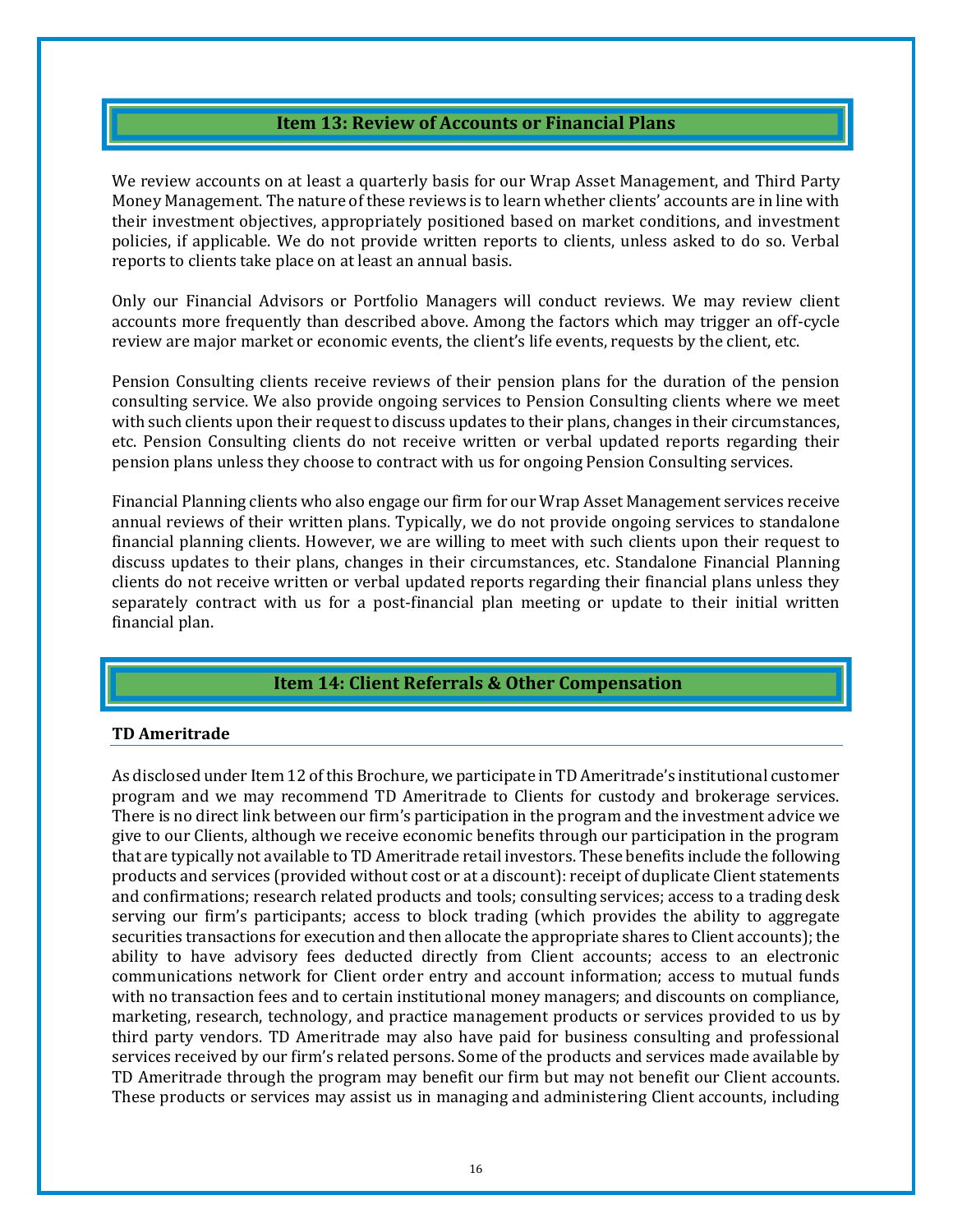accounts not maintained at TD Ameritrade. Other services made available by TD Ameritrade are intended to help us manage and further develop our business enterprise. The benefits received by our firm or our personnel through participation in the program do not depend on the amount of brokerage transactions directed to TD Ameritrade. As part of our fiduciary duties to our clients, we endeavor at all times to put the interests of our clients first. Clients should be aware, however, that the receipt of economic benefits by our firm or our related persons in and of itself creates a potential conflict of interest and may indirectly influence our firm's choice of TD Ameritrade for custody and brokerage services.

Representatives of our firm serve on the TD Ameritrade Institutional President's Council ("Council"). The Council consists of former Advisor Panel Members who are independent investment advisors that advise TD Ameritrade Institutional ("TDA Institutional") on issues relevant to the independent Advisor community. The Registrant may be called upon periodically to attend Advisor Panel meetings and participate on conference calls or outreaches on an as needed basis. Investment advisors are invited to serve on the Council for an ongoing term by TDA Institutional senior management. At times, Council members are provided confidential information about TDA Institutional initiatives. Council Members are required to sign this confidentiality agreement. TD Ameritrade, Inc. ("TD Ameritrade") does not compensate Council members. The benefits received by Registrant or its personnel by serving on the Council do not depend on the amount of brokerage transactions directed to TD Ameritrade. Clients should be aware, however, that the receipt of economic benefits by Registrant or its related persons in and of itself creates a potential conflict of interest and may indirectly influence Registrant's recommendation of TD Ameritrade for custody and brokerage services.

#### **Product Sponsors**

Representatives of our firm will occasionally accept travel expense reimbursement provided by product sponsors in order to attend their educational events. The reimbursement is not directly dependent upon the recommendation of any specific product. Although we may be incentivized to recommend products from product sponsors that reimburse our travel, our representatives will always adhere to their fiduciary duty in recommending appropriate investments for our clients.

Our firm occasionally sponsors events in conjunction with our product providers in an effort to keep our clients informed as to the services we offer and the various financial products we utilize. These events are educational in nature and are not dependent upon the use of any specific product. While a conflict of interest may exist because these events are at least partially funded by product sponsors, all funds received from product sponsors are used for the education of our clients. We will always adhere to our fiduciary duty in recommending appropriate investments for our clients.

#### **Referral Fees**

We do not pay referral fees (non-commission based) to independent solicitors (non-registered representatives) for the referral of their clients to our firm in accordance with Rule 206(4)-3 of the Investment Advisers Act of 1940.

### **Item 15: Custody**

<span id="page-16-0"></span>Our firm does not have custody of client funds or securities. All of our clients receive account statements directly from their qualified custodians at least quarterly upon opening of an account. If our firm decides to also send account statements to clients, such notice and account statements